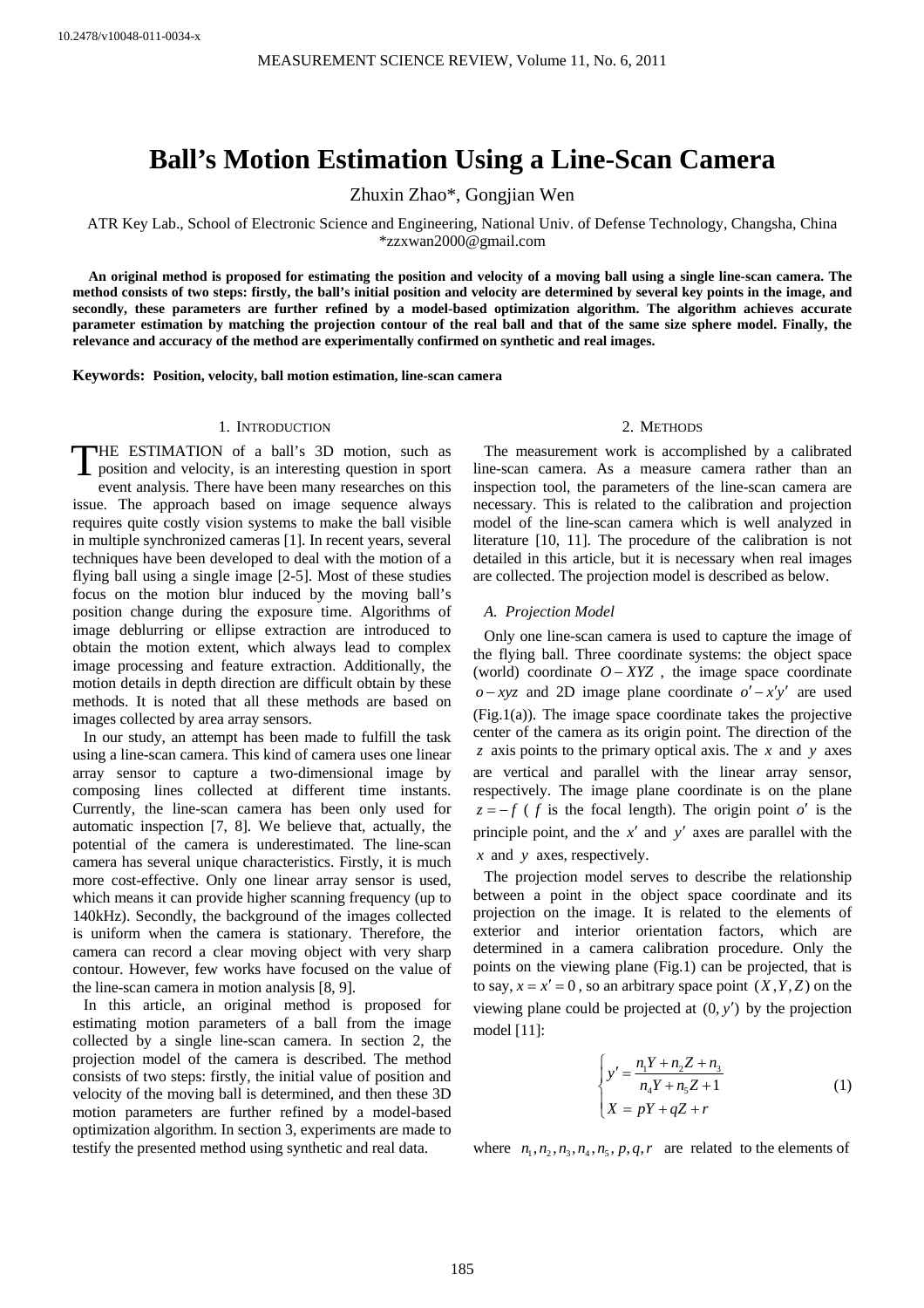the camera. If we take the image space coordinate as the measurement coordinate, Eq. (1) can be simply written as

$$
\begin{cases}\nx' = 0 \\
y' = -\frac{y}{z}f\n\end{cases}
$$
\n(2)

Eq. (2) is a simpler model. In real measurement procedure, the position and velocity are always computed in image space coordinate, and then transformed into object space coordinate if necessary.



Fig.1. (a) The coordinate systems and the moving ball; (b) the ball flying across the viewing plane; (c) the linear image of the moving ball.

## *B. Initial Guess*

If the projection model is given, every image point can establish the imagery relationship with its space point. In this section, an initial guess of the ball's motion parameters is computed using four key points [12]. As shown in Fig.1(a), a ball moves across the viewing plane of the line-scan camera. Fig.1(b) shows the details of the ball flying across the viewing plane. The ball is firstly scanned by the viewing plane at point *A* with its projection point *a* on the image plane, and then the ball center *O* moves across the viewing plane with its projection point *o* . When the last point *B* is scanned with its projection point *b* , the whole ball image is collected, which is composed of plenty of line images. The linear array image of the ball always appears deformed because of the relative movement between the ball and the camera (Fig.1(c)). In Fig.1(c),  $a, b$  are the first and last projection points, respectively, when the ball is scanned. The middle point of *ab* on the image is *o* , the projection point of the ball center. The projection of the ball is a line segment when the ball center is scanned. Here we use  $c, d$  to denote the two tips of the projective line segment.

The points  $a, b, c, d$  are the key points picked from the image, which can be used to compute the initial guess of the position and velocity parameters.

Firstly, we compute the initial value of the position of the ball center when it is scanned by the viewing plane. Fig.2 shows the cross sectional view when the ball center *O* moves across the viewing plane.



Fig.2. The cross sectional view of ball when the center of the ball is crossing the  $o - yz$  plane.

Suppose the coordinate of the ball center *O* at this time is  $O(0, y_0, z_0)$ . The projection of the circle cross section on the image plane is the line segment with two tips *c* and *d* . Suppose points *C* and *D* are the correspondent space points on the ball whose projections on the image are points *c* and *d* , respectively. Therefore, *Cc* and *Dd* are two tangent lines of the circle.

Let  $\gamma$  be the angle between *Cc* and the *z* axis,  $\phi$  be the angle between *Cc* and *Dd*,  $y'_c, y'_d$  be the coordinate values of *c* and *d* on the *y*′ axis, respectively, *f* be the focus length of the line-scan camera. Then  $\gamma = \arctan(y'_c / f)$ ,  $\phi = \arctan(y'_d / f) - \arctan(y'_c / f)$ , and the values of  $y_0, z_0$ are given by

$$
y_0 = -R\sin(\gamma + 0.5\phi) / \sin(0.5\phi)
$$
 (3)

$$
z_0 = R\cos(\gamma + 0.5\phi) / \sin(0.5\phi)
$$
 (4)

Therefore, the position of the ball can be determined if the ball radius, coordinate values of *c* and *d* , and the focus length are given.

We consider the details of points *A* and *B* crossing the viewing plane. Suppose the coordinate of point *A* is  $A(0, y_1, z_1)$ , and the coordinate of point *B* is  $B(0, y_2, z_2)$ , when they are scanned by the viewing plane, respectively. According to Eq. (2), we obtain the equations

$$
\begin{cases}\n-\frac{y_1}{z_1}f = y'_a \\
-\frac{y_2}{z_2}f = y'_b\n\end{cases}
$$
\n(5)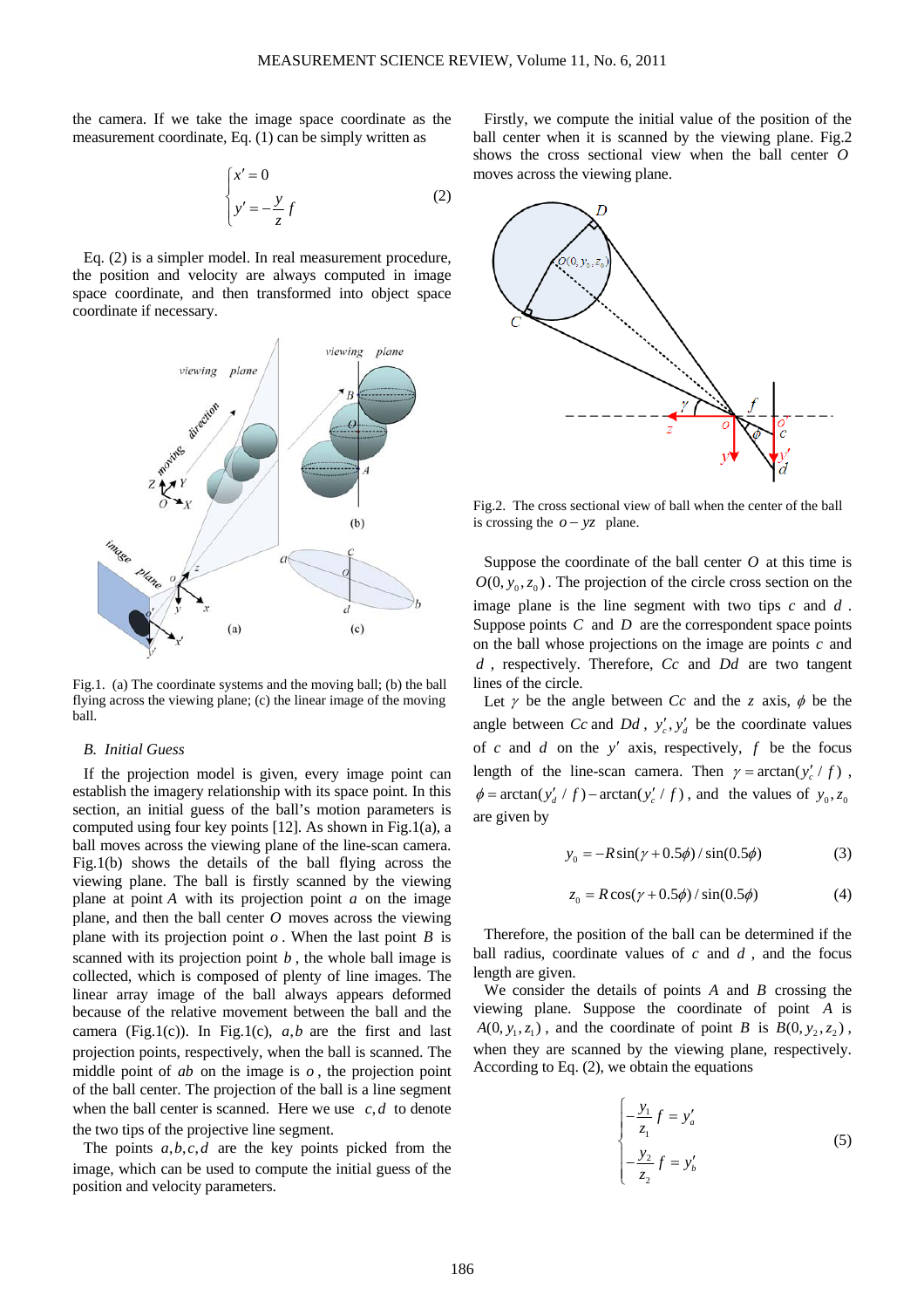Where *f* is the focus length, and  $y'_a, y'_b$  are the coordinate values of *a* and *b* on the *y*′ axis, respectively.

Taking the motion and geometrical characteristics of the ball target into consideration, we can also obtain the relationship

$$
\begin{cases}\ny_1 + y_2 = 2y_0 \\
z_1 + z_2 = 2z_0\n\end{cases}
$$
\n(6)

The values of  $y_1, y_2, z_1, z_2$  can be computed from equations (5) and (6).

Time T, necessary for the ball to fly across the viewing plane, can be determined by computing the number of pixels that covers from *a* to *b* along the *x*′ axis. Radius *R* of the ball is known. Suppose the ball's velocity is  $\mathbf{v}(v_*, v_*, v_*)$ , then

$$
\begin{cases}\nv_x = 2R/T \\
v_y = (y_2 - y_1)/T \\
v_z = (z_2 - z_1)/T\n\end{cases}
$$
\n(7)

Therefore, an initial guess of the position and velocity of the moving ball are obtained.

## *C. Model-Based Optimization Algorithm*

The accuracy of the initial guess depends on the accuracy of the key points used. In order to reduce the uncertainties caused in the pick-up of the key points, a model-based optimization algorithm is developed considering the whole contour information of the ball's image rather than only four points. The algorithm achieves accurate parameter estimation by matching the projection contour of the real ball with that of the same size sphere model. Therefore, the estimation of motion parameters is transformed into a problem of imagematching. Our task is to adjust the motion parameters of the dynamic model to reduce the difference between the simulated image and the real one. An optimization algorithm based on the gradient information of the real and simulated image is used to fulfill the task. The procedure flow is presented in Fig.3 (taking a moving basketball as example).



Fig.3. The procedure flow of the optimization algorithm.

# a. Dynamic sphere model

The ball can be regarded as a moving geometrical sphere in the image space coordinate. Dynamic sphere model *S* is established with respect to the diameter *R* , position of center point  $\mathbf{p}(x_0, y_0, z_0)$ , the velocity  $\mathbf{v}(v_x, v_y, v_z)$  and time *t* of the moving ball

$$
S(\mathbf{p}, \mathbf{v}, t; R) = (x - x_0 - v_x t)^2 + (y - y_0 - v_y t)^2
$$
  
+  $(z - z_0 - v_z t)^2 - R^2$  (8)

## b. Simulated image

The highlight of this paper is the idea of image-matching for motion estimation. The simulated images, used for matching with the real image, are generated in Microsoft Visual C++ 6.0 program software. Given the dynamic sphere model, the camera parameters, the ball's position and velocity, the simulated theoretical images of the dynamic sphere model can be generated according to the projection model. The linear arrays make up the simulated image line by line with the time *t* . When the dynamic sphere model comes across the viewing plane, each linear array includes a line segment projected by the circle cross section. The continuous line segments form a deformed ball contour line by line until the ball passes the viewing plane. A simulated image is shown in Fig.3.

# c. Optimization Algorithm

The motion parameter estimation is considered as a problem of image matching in this paper. That is to say, if the simulated and the real images are collected with the same ball size and the same camera parameters, their mutual match will be perfect only when the preset motion parameters of the simulated image are closest to the real ball's motion parameters.

In order to compare the simulated images with the real ones, we take the ball's contour feature into account. The gradient information is commonly used to describe the target contour feature. Because the line-scan camera is fixed, the background of the moving ball's linear array image is quite clear. Moreover, since the linear array image is assembled with scanning lines, the gradient magnitude is computed only on the direction of linear array, which is really different from the processing of the area array image.

Let  $(x_i, y_i)$ ,  $i = 1 \cdots N$ ,  $j = 1 \cdots M$  be the  $N \times M$  pixels of real image *I* . Let the gradient image be *G* , then

$$
G(x_i, y_j) = |I(x_i, y_{j+1}) - I(x_i, y_j)|, i = 1 \cdots N, j = 1 \cdots M - 1(7)
$$

Let  $(x'_i, y'_j), i = 1 \cdots N$ ,  $j = 1 \cdots M$  be the  $N \times M$  pixels of theoretical image *I*′ related to the dynamic sphere model  $S(\mathbf{p}, \mathbf{v}, t; R)$ . Let the gradient image be *G'*, then

$$
G'(x'_{i}, y'_{j}) = I(x'_{i}, y'_{j+1}) - I(x'_{i}, y'_{j}) |, i = 1 \cdots N, j = 1 \cdots M - 1(8)
$$

A moving basketball's linear array image, the same size sphere model's simulated image, and their gradient image are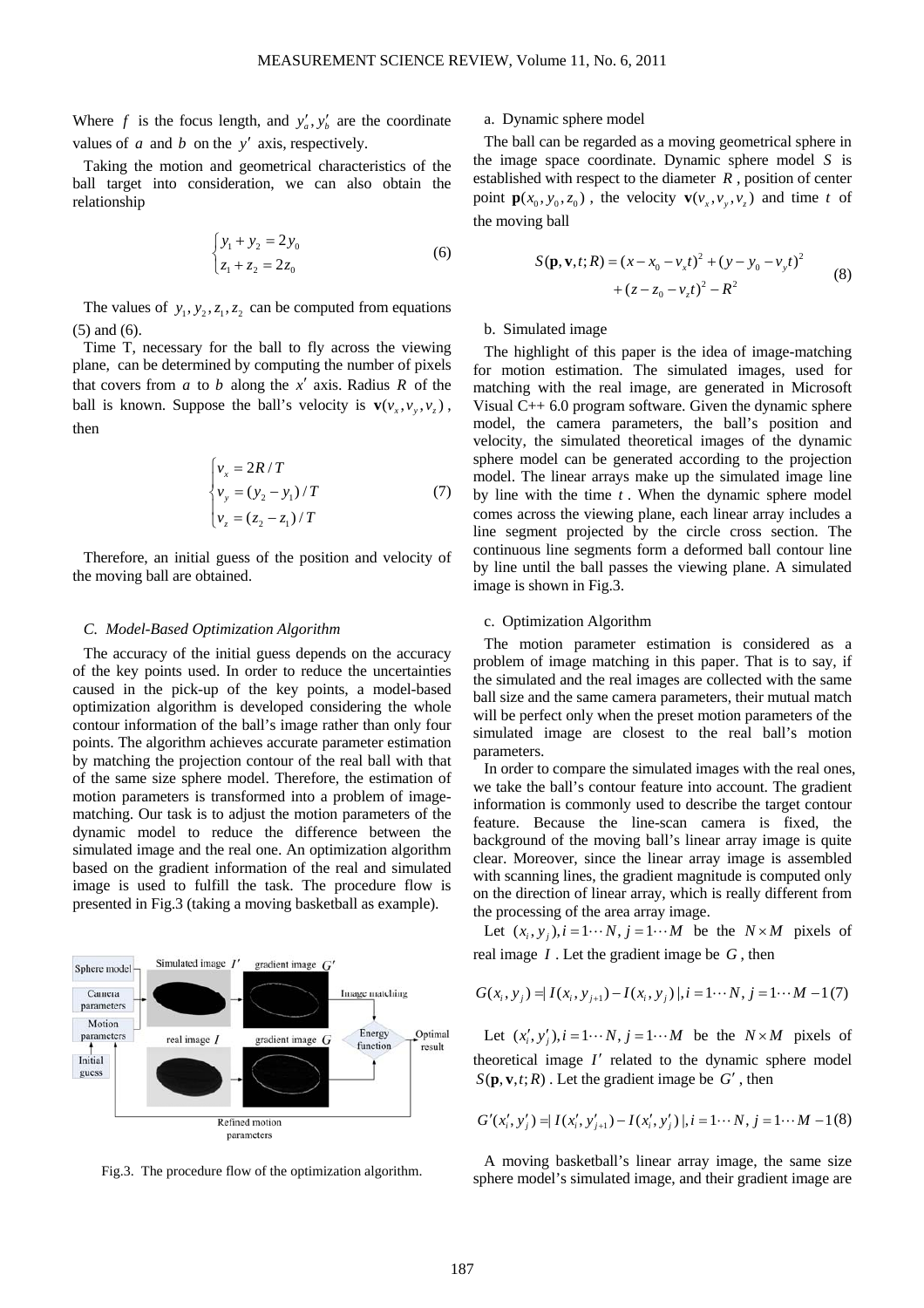shown in Fig.3. Our task is to adjust the motion parameters of the dynamic sphere model to minimize the difference between the contours of the theoretical simulated projection and that of the real one. An energy function based on the comparison of the gradient information is established by

$$
\varepsilon = \sum_{i=1}^{N} \sum_{j=1}^{M-1} [G'(x'_i, y'_j) - G(x_i, y_j)]^2
$$
(9)

The value of the energy function indicates the similarity degree between the simulated and the real image. We want to find  $\mathbf{p}, \mathbf{v}$  that could minimize the energy function. Therefore, the problem is actually a nonlinear optimization problem as indicated below

$$
\min \varepsilon = \min \{ \sum_{i=1}^{N} \sum_{j=1}^{M-1} [G'(x'_i, y'_j) - G(x_i, y_j)]^2 \}
$$
  
= 
$$
\min(\| g' - g \|_2)
$$
 (10)

Where  $g'$ ,  $g$  are the vectors of the gradient images of the theoretically simulated and the real images,  $g', g \in R_{+}^{N \times (M-1)}$ . Powell optimization algorithm can be used to solve the multidimensional nonlinear optimization problem. The initial guess helps to start the optimization and converge to an optimal solution. When the algorithm reaches the optimal solution, the values of  $\mathbf{p}, \mathbf{v}$  can be regarded as the most reasonable estimation of the real ball's motion parameters.

# 3. EXPERIMENT

The proposed method has been validated both with synthetic and real camera images. The preset motion parameters, before these images were collected, are regarded as ground truth. In this section, the effectiveness of the proposed method is tested, and we conduct error analysis by comparing the estimation results and their ground truth.

#### *A. Tests on Synthetic Data*

Synthetic images are collected using a digital ball instead of a real ball. The synthetic tests are necessary and helpful because the synthetic images can be produced theoretically when the ball motion parameters and camera parameters are given. It is easy to obtain the theoretical linear array image of a moving ball at any preset size, position or velocity.

i) The digital ball is established in 3D Max software platform (Fig.4(a)), and the digital ball data is exported in the 3ds file;

ii) The digital ball data is read and transformed into the object space coordinate;

iii) The projection model of the line-scan camera is programmed in Microsoft Visual C++ 6.0. When the space points on the digital ball move from preset position and in preset velocity, a synthetic linear array image is observed. Fig.4(b) $\sim$ (e) illustrate several of the synthetic images related to different preset motion parameters. The preset parameters provide ground truth to compare with the estimated results.

In order to test the effectiveness of the method, many synthetic images with different ball size, velocity, and camera scanning frequency are simulated. According to the proposed method, firstly, an initial guess of the ball motion is made. As shown in Fig.4(b), the first and last projection point *a* and *b* are picked, and then the scanning line produced when the ball center was scanned, is marked with a red-dotted line. The two intersection points produced by the red-dotted line and the ball contour are the two points *c* and *d* , respectively. The initial guess is computed from the coordinate values of the 4 key points on the image. Secondly, a proposed model-based optimization algorithm is used to refine the initial guess by taking the whole ball contour information into consideration. In order to graphically depict the estimation results, we draw the simulated projection contours of both initial and optimal estimation results on the synthetic images. Theoretically, the projection contour will match with the ball image very well if the estimation result matches with the preset parameters. Therefore, the imagematching degree indicates the estimation accuracy.

Fig.4(c) $\sim$ (e) present three of the test synthetic images. The red contour is the sphere model's linear array image related to the initial guess of the motion parameters, while the green contour corresponds to the optimal solution obtained through the optimization algorithm. The test results show that the initial guess only achieves a rough matching, while the optimal results are closely matched with the ground truth.



Fig.4. (a) The digital ball; (b) key points picked in the parameter estimation of initial guess;  $(c)$   $\sim$  (e) the estimated results of different synthetic images related to different motion parameters: initial guess (red contour) and optimal result (green contour).

The speed (magnitude of the velocity vector) of the ball is the main parameter that we care about. The accuracy of the motion estimation is affected mainly by the ball size, moving speed and camera scanning frequency. Many synthetic images at different ball and camera parameters have been generated and the control variety method has been used for an experimental analysis of the error caused by different factors.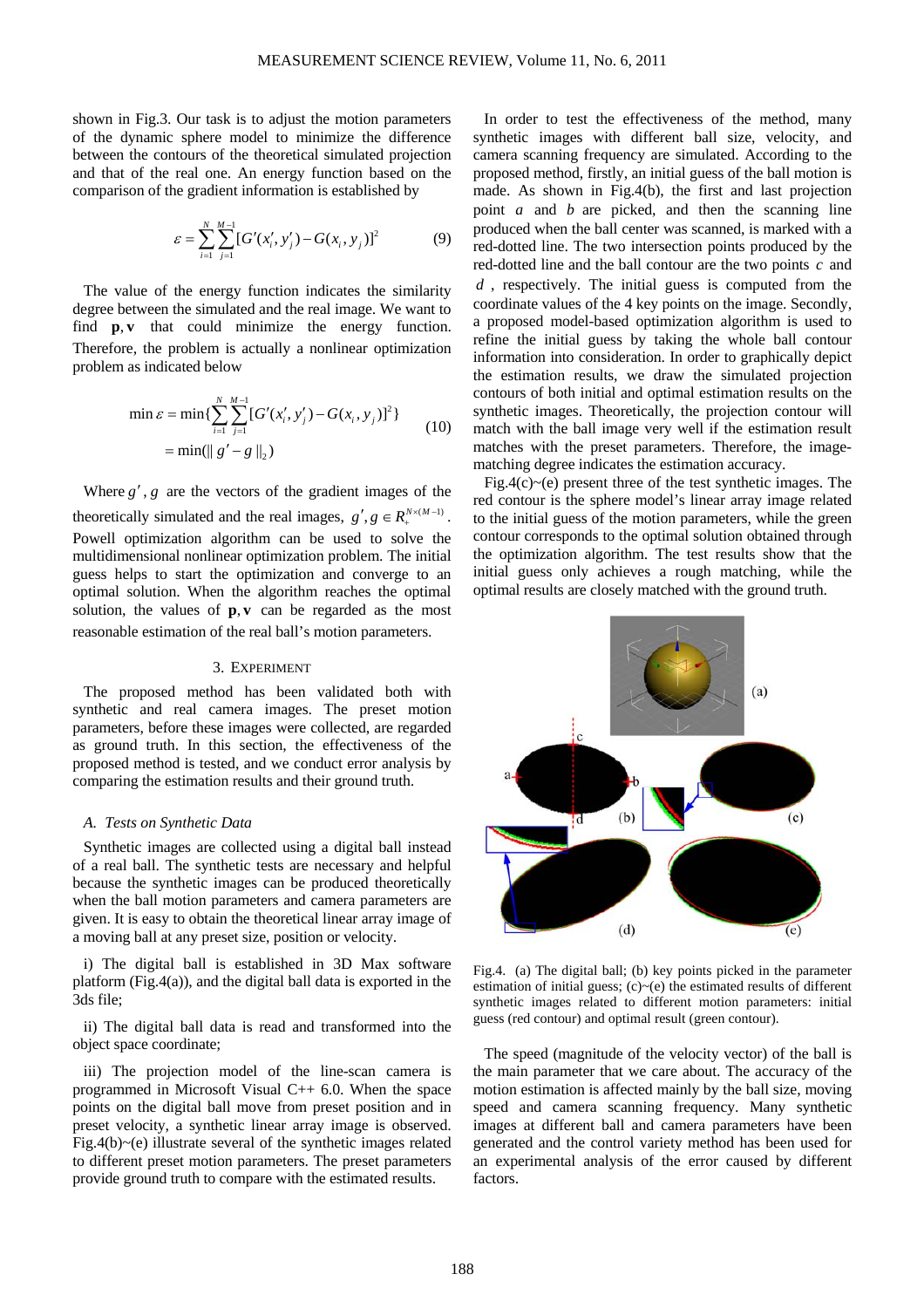

Fig.5. Synthetic data tests: the relative errors of the estimated speed (initial guess and optimal solution) with different factors changing.

The relative errors of both initial and optimal speed estimation results are shown in Fig.5. The relative errors are computed by comparing the estimation results with the preset theoretical values. Fig.5 presents the relative errors of the estimated speed with the ball size, ball speed, moving direction and camera scanning rate changing, respectively. When one factor is changing, the other factors are kept unchanged.

From the error graphs, we found that, firstly, due to the optimization algorithm, the accuracy and robustness of the optimal solution of estimation was distinctly refined compared with that of the initial guess. Secondly, when the other factors were unchanged, the speed estimation accuracy was improving with the ball size increasing. We obtained the same results when the camera scanning rate was increasing. Since larger ball size and faster scanning rate provide larger projection contour of the moving ball, more contour information could be used to provide a more accurate estimation. Additionally, the relative errors of the speed estimation do not change significantly when the ball's moving speed and direction are changing. This implies that the velocity of the moving ball does not have a significant impact on the estimation error.

# *B. Tests on Real Data*

The proposed method has also been tested on the real images in laboratory. The real images are collected using BASLER spL2048-70km line-scan camera (Fig.6(a)). The camera is fixed on a Pan-tilt control instrument. The image plane of the camera can be rotated around the primary optical axis from  $-15^\circ \sim 15^\circ$  manually. The tennis ball is arranged on the platform of the linear guide rail, which is driven by computer and can move at a certain constant speed. The constant speed is regarded as ground truth in real data tests. The relative errors are computed by comparing the estimated speed with the preset constant speed.

A calibration procedure has been performed to acquire camera parameters (including the focus length, lens distortion, camera position and attitude). The camera's attitude was adjusted to make the ball move across the viewing plane of the camera at a right angle.



Fig.6. (a) BASLER spL2048-70km line-scan camera and Pan-tilt control instrument; (b) moving tennis ball on the guide rail.



Fig.7. (a) The tennis ball; (b) $\sim$ (f) the estimation results of tennis ball with different moving directions and camera scanning rate (green contour: the projection of the sphere model at the optimal solution of the motion parameters ).

The real ball data are collected as follows. Firstly, the camera scanning rate is kept unchanged, and the Pan-tilt control instrument is adjusted in order to make the viewing plane of the camera rotate in different angles. The adjustment can achieve an equivalent changing of the ball's moving direction. Therefore, the linear array images of the ball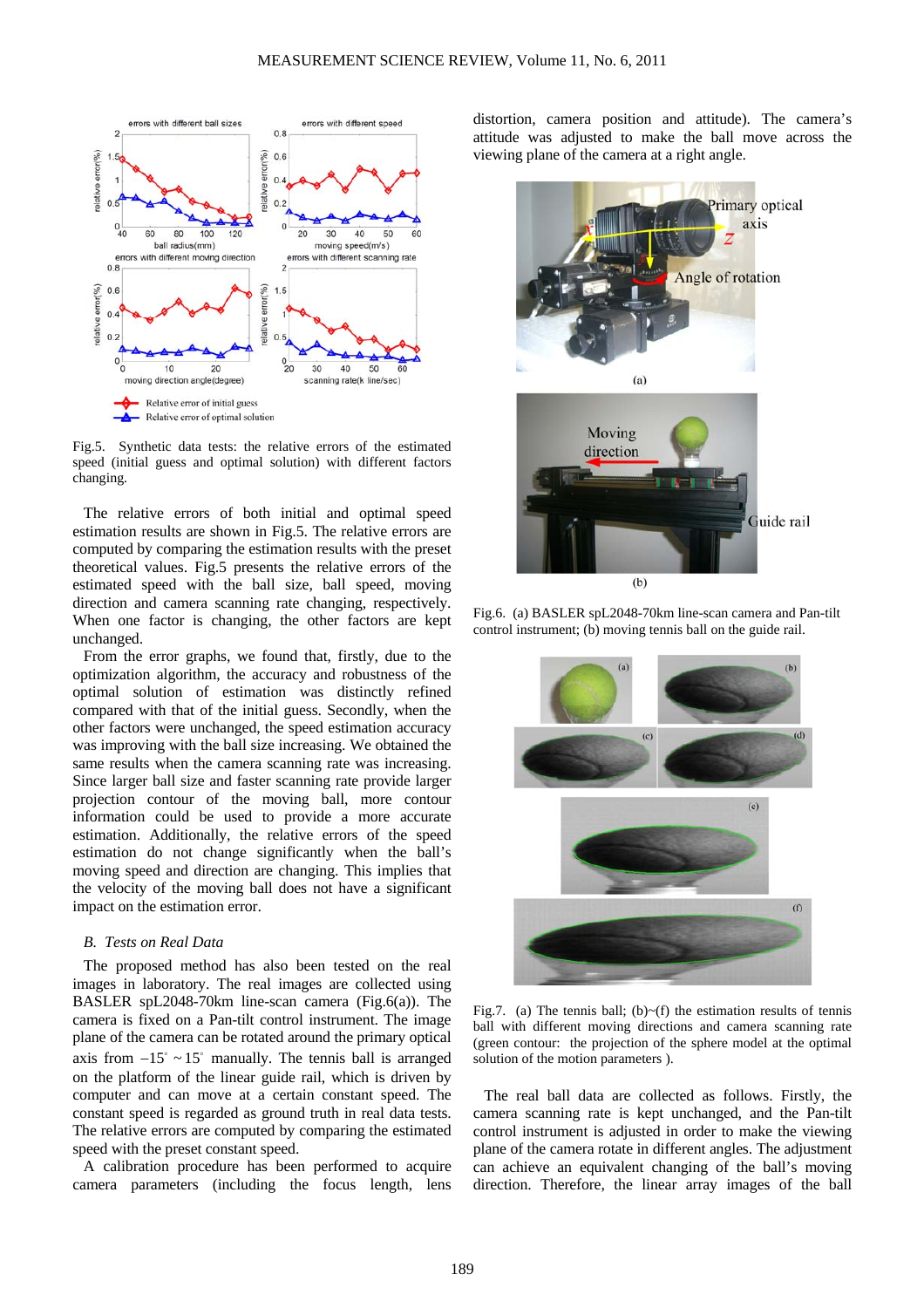moving at different moving directions can be collected. Fig.7(b) $\sim$ (d) show three of these ball images, which are collected by rotating angles of  $0^\circ, 4^\circ, 10^\circ$ , respectively.

Secondly, keep the ball move across the viewing plane perpendicularly, and adjust the camera scanning rate. Therefore, the linear array images of the ball can be collected with different camera scanning rate. Fig.7(e) and (f) show two of these images, which are collected at scanning rate of 100 line/sec, 200 line/sec, respectively.

The proposed method is adapted to deal with all of these ball images. In order to graphically depict the estimation results, we draw the projection contours of the sphere model simulated by the optimal solution of the motion parameters on the original ball images. The simulated green contours are well matched with the ball contours, which mean that the method is able to achieve quite good estimation.

As illustrated in Fig.8, the relative errors of the speed estimation are also computed with the ball moving direction and camera scanning rate changing. From the error graphs, we can also find that the ball moving direction has little impact on the estimation errors. However, the improvement of the camera scanning rate would significantly reduce the estimation errors. This is because in the same time interval, higher scanning rate would make the camera record more spatial information of the moving ball, which helps to improve the effectiveness of the method.



Fig.8. Real ball data tests: the relative errors of the estimated speed (optimal solution) with different factors changing.

# 4. CONCLUSION

In this paper, we have presented a new cost-effective technique for estimating the 3D motion of spherical objects using a single line-scan camera. Cameras have played important roles in measurement [1, 3, 13]. The line-scan camera has its distinctive advantages, such as low data transmission, high scanning frequency and uniform image background, which make it especially suitable for the imaging of a high-speed object. The work presented in this paper shows the valuable potential of linear array image for motion estimation. Compared with the area array image, the linear array can record the time and space information of the moving object in line-scan mode. Moreover, it can acquire a sharp contour of fast-moving object on clear background.

Considering the characteristics of the spherical object, several key points are picked to compute the initial guess of the motion parameters, which is then used to begin a modelbased optimization algorithm. The optimization algorithm achieves a refinement of the initial values by considering the whole contour information of the moving ball, which distinctly improves the effectiveness and robustness of the motion estimation. The analysis about the experimental results could reach a conclusion that the proposed method has little limitation in the ball's motion, and moreover, the improvement of the scanning rate of the camera would further refine the estimation accuracy.

The model-based optimization method transforms the motion estimation into a problem of image-matching, which could be a general scheme for dealing with moving objects. In future research, the efficiency of the optimization should be further improved. Additionally, the method is not only confined to the measurement of a moving ball, but would be further expanded for dealing with common shape objects.

#### ACKNOWLEDGMENT

The work was supported by the National Natural Science Foundation of China under Grant No. 60872153. The authors are also grateful for the help of the colleagues at ATR Key Laboratory.

#### **REFERENCES**

- [1] Ren, J., Orwell, J., Jones, G.A., Xu, M. (2009). Tracking the soccer ball using multiple fixed cameras. *Computer Vision and Image Understanding,* 113 (5), 633-642.
- [2] Boracchi, G., Caglioti, V., Giusti, A. (2008). Single image 3D reconstruction of ball velocity and spin from motion blur. In *The 3rd International Conference on Computer Vision Theory and Applications,* 22 January 2008. Funchal, Madeira, Portugal: INSTICC, 22-29.
- [3] Caglioti, V., Giusti, A. (2009). Recovering ball motion from a single motion-blurred image. *Computer Vision and Image Understanding,* 113 (5), 590-597.
- [4] Boracchi, G., Caglioti, V., Giusti, A. (2007). Ball position and motion reconstruction from blur in a single perspective image. In *The 14th International Conference on Image Analysis and Processing*, 10-13 September 2007. Modena, Italy: Univ. of Modena and Reggio Emilia, 87-92.
- [5] Caglioti, V., Giusti, A. (2010). On the apparent transparency of a motion blurred object. *International Journal of Computer Vision,* 86 (2), 243-255.
- [6] Lim, M., Limb, J. (2008). Visual measurement of pile movements for the foundation work using a highspeed line-scan camera. *Pattern Recognition,* 41 (6), 2025-2033.
- [7] Nayyerloo, M., Chen, X.Q. et al. (2010). Seismic structural displacement measurement using a highspeed line-scan camera: experimental validation. In *New Zealand Society for Earthquake Engineering 2010 Conference*, 26-28 March 2010. Wellington, New Zealand: NZSEE, 26-28.